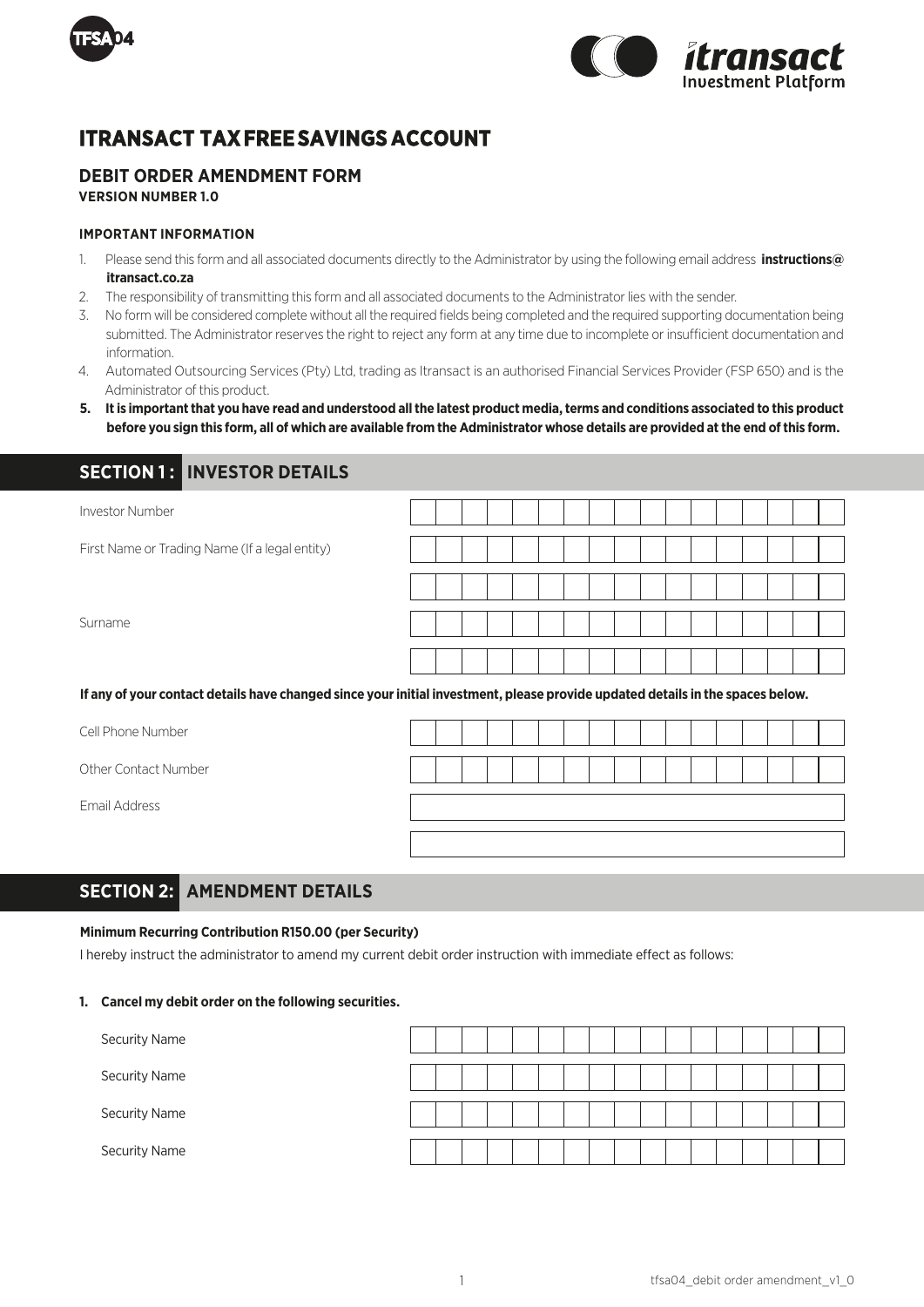

## **2. Amend my current debit order on the following securities.**

| <b>Security Name</b>                                                                                                    |                          |                               |           |           |     |  |                   |  |     |  |
|-------------------------------------------------------------------------------------------------------------------------|--------------------------|-------------------------------|-----------|-----------|-----|--|-------------------|--|-----|--|
|                                                                                                                         | <b>Total Debit Order</b> |                               |           | R         |     |  |                   |  |     |  |
| <b>FSecurity Name</b>                                                                                                   |                          |                               |           |           |     |  |                   |  |     |  |
|                                                                                                                         | <b>Total Debit Order</b> |                               |           | R         |     |  |                   |  |     |  |
| <b>Security Name</b>                                                                                                    |                          |                               |           |           |     |  |                   |  |     |  |
|                                                                                                                         | <b>Total Debit Order</b> |                               |           | ${\sf R}$ |     |  |                   |  |     |  |
| <b>Security Name</b>                                                                                                    |                          |                               |           |           |     |  |                   |  |     |  |
|                                                                                                                         | <b>Total Debit Order</b> |                               |           | R         |     |  |                   |  |     |  |
| 3. Amend my current debit order date to;                                                                                |                          |                               |           |           |     |  |                   |  |     |  |
| 3rd of the Month<br>Debit Order Date                                                                                    |                          | 15 <sup>th</sup> of the Month |           |           |     |  | 25th of the Month |  |     |  |
| 4. Amend my current debit order investment intervals to;                                                                |                          |                               |           |           |     |  |                   |  |     |  |
| Investment Intervals<br>Monthly                                                                                         |                          |                               | Quarterly |           |     |  |                   |  |     |  |
| 5. Amend my current annual escalation to;                                                                               |                          |                               |           |           |     |  |                   |  |     |  |
| Annual Increase                                                                                                         | 0%                       |                               |           | 5%        | 10% |  | 15%               |  | 20% |  |
| (Note that annual increases are limited to whole percentage increments only. No fractionalised percentage increments or |                          |                               |           |           |     |  |                   |  |     |  |
|                                                                                                                         |                          |                               |           |           |     |  |                   |  |     |  |

monetary amounts will be accepted)

## **6. Amend my current debit order bank account details with immediate effect as indicated below**

(This account must be a South African bank account.)

**Please include proof of bank account details with this form in the form of a copy of a cancelled cheque or current bank statement, not older than 3 months, which reflects the bank name, the account holder's full name and the bank account number. Please note that no credit card or Internet statements will be accepted.**

| Name of Account Holder |  |  |  |  |  |  |  |  |  |
|------------------------|--|--|--|--|--|--|--|--|--|
|                        |  |  |  |  |  |  |  |  |  |
| Name of Bank           |  |  |  |  |  |  |  |  |  |
| Account Number         |  |  |  |  |  |  |  |  |  |
| <b>Branch Name</b>     |  |  |  |  |  |  |  |  |  |
| <b>Branch Code</b>     |  |  |  |  |  |  |  |  |  |
| Account Type           |  |  |  |  |  |  |  |  |  |

## **Debit Order Authority**

- 1. I/We hereby request, instruct and authorise Automated Outsourcing Services (Pty) Ltd, its successors or its assignees ("the Administrator") to draw against my/our account with the bank noted above (or any bank or branch to which I/we may transfer my/our account).
- 2. I/We understand that all such withdrawals from my/our bank account shall be treated as though they have been signed by me/ us personally.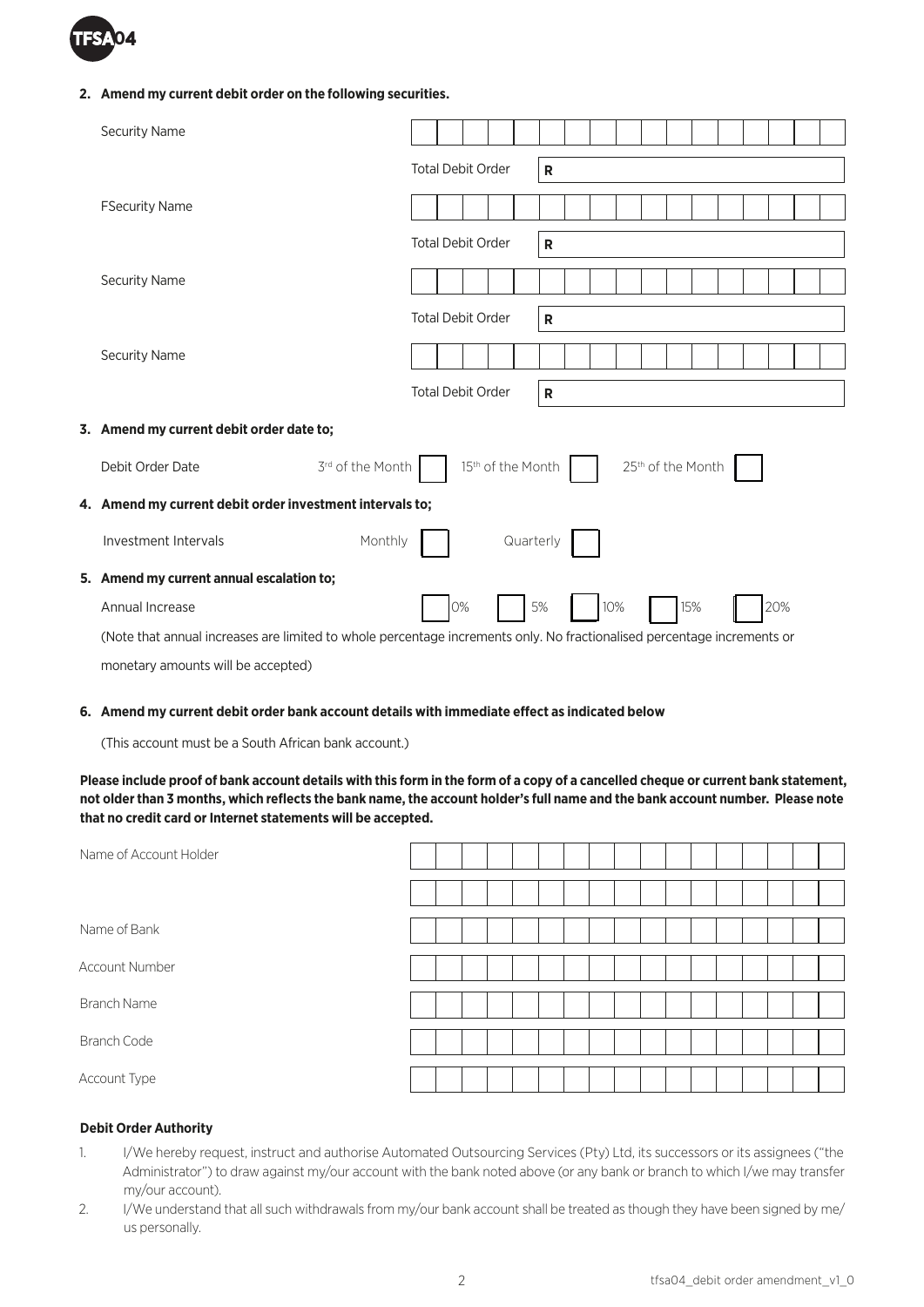

- 3. I/We agree to pay any bank charges and costs relating to the debit order authority, including debit order rejection fees.
- 4. I/We acknowledge that I/we may cancel this authority by giving the Administrator not less than 10 business days' written notice.
- 5. I/We agree that receipt of this instruction by the Administrator shall be regarded as receipt thereof by my/our bank.
- 6. I/We acknowledge that in order to activate the debit order, the Administrator must receive the debit order amendment form at least 10 business days prior to the first debit order date.

## **PLEASE NOTE THAT THE DEBIT ORDER INSTRUCTION WILL BE ACCEPTED UPON THE SIGNING OF THIS AUTHORITY BY THE BANK ACCOUNT HOLDER.**

| <b>Signature of Bank Account Holder</b> |  |  |  | Date (ddmmyyyy) |  |  |  |  |  |
|-----------------------------------------|--|--|--|-----------------|--|--|--|--|--|
| Print Initials and Surname              |  |  |  |                 |  |  |  |  |  |
|                                         |  |  |  |                 |  |  |  |  |  |

## **SECTION 3: TERMS & CONDITIONS AND INVESTOR DECLARATION**

1. The latest terms and conditions associated to this product are applicable. The Investor is responsible for ensuring that he/she/ it has read and understood them. A copy of these terms and conditions may be requested from the administrator.

2. The Investor confirms that all statements made and information provided on this form are correct.

|                                                                       |  |  | Date (ddmmyyyy) |  |  |  |  |  |
|-----------------------------------------------------------------------|--|--|-----------------|--|--|--|--|--|
| Signature of Investor or duly authorised person/s for minor investors |  |  |                 |  |  |  |  |  |
| Print Initials and Surname                                            |  |  |                 |  |  |  |  |  |
|                                                                       |  |  |                 |  |  |  |  |  |
|                                                                       |  |  |                 |  |  |  |  |  |
|                                                                       |  |  |                 |  |  |  |  |  |
|                                                                       |  |  | Date (ddmmyyyy) |  |  |  |  |  |
| Signature of Investor or duly authorised person/s for minor investors |  |  |                 |  |  |  |  |  |
| Print Initials and Surname                                            |  |  |                 |  |  |  |  |  |
|                                                                       |  |  |                 |  |  |  |  |  |

## **SECTION 4: FINANCIAL SERVICES PROVIDER DECLARATION (IF APPLICABLE)**

- 1. The latest terms and conditions associated to this product are applicable. The Financial Service Provider is responsible for ensuring that he/she/it has read and understood them and explained them to the investor in full. A copy of these terms and conditions may be requested from the administrator.
- 2. The Financial Service Provider confirms that all statements made and information provided on this form are correct.

| Signature of Authorised Financial Service Provider/Representative |  |  |  | Date (ddmmyyyy) |  |  |  |  |  |
|-------------------------------------------------------------------|--|--|--|-----------------|--|--|--|--|--|
| <b>Print Initials and Surname</b>                                 |  |  |  |                 |  |  |  |  |  |
|                                                                   |  |  |  |                 |  |  |  |  |  |